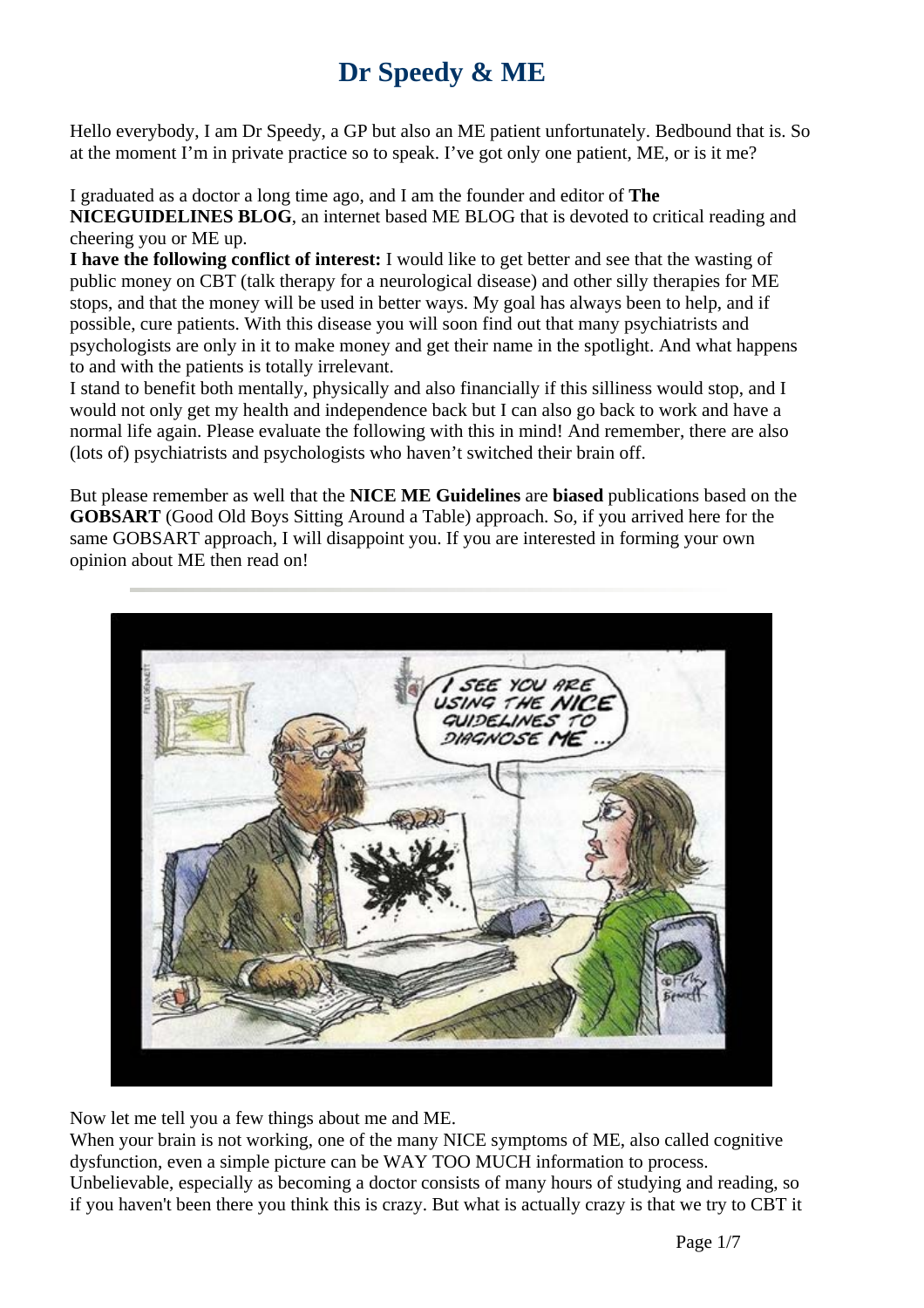back to normal. Instead of trying to find the cause and a CURE. Even worse, we claim that CBT will cure 70% of ME patients yet at the same time those same CBT illusionists entertain us with an article that proclaims that our brain has shrunk thanks to ME. So in other words, part of our brain has **died**, but with CBT they can bring the dead brain cells back to life.

Amazing possibilities stream into my head like curing tetraplegics and Alzheimer's and other horrible neuro problems with just talky talky therapy and then I remember the good old rules of CPR, yes you are right, Resuscitation. The first 3-4 minutes are crucial. A brain can't survive without Oxygen for longer yet we have now found the solution, we just talk them back from the dead. Brain dead, no problem anymore, just a few sessions of CBT and…. Amazing stuff that CBT.

How did all this nonsense start?? Well we have to go back to the future and use some help from the weird professor and his time machine, add in Michael J Fox and off we go, back to Oxford in 1991. If we are lucky we might even walk into Chief Inspector Morse, the most famous man who ever walked the streets of Oxford, and learn a trick or two from him about asking critical questions to get to the bottom of things but be careful, because if you do the same with professor CBT it is called harassment, so please only ask him his name or what time it is.

Since falling ill with this suggestibility my great memories of Morse have been pushed back and been replaced by something else. You see, quite some time ago a doctor called Dr Ramsay, an infectious disease consultant witnessed an outbreak of a mysterious disease amongst the staff of his hospital. About 300 nurses and doctors went down with what he called ME. The hospital had to be closed for months and many had to stop work altogether due to this debilitating illness. Dr Ramsay set out on a journey through time and discovered that there had been quite a few outbreaks of this illness before. He even wrote a book about it, available for five pounds, small, about 70 pages, but way too much for the GOBSART Academy boys to even read it, which is part of the Pervasive Refusal Syndrome **(PRS)** to read clinical evidence, which is very prevalent amongst CBT Psychiatrists and their GOBSART friends, even though it was on A5 paper, that is half of an A4 that is.

Now until I fell ill I would think A4 equals Audi, but now I know that the petrol that is running through my veins has meant that those little fellows of the ME brigade couldn't be met head on by my soldiers, the white blood cells, and they had a free rein. A bit like Professor CBT and his gang in the ME world. The friends of the GOBSART Academy have money and power and the political support to deny the existence of whatever they fancy. You see, if you would contradict a psychiatrist, especially a malingering one, you will be sectioned and end up in GETanomo somewhere in an unknown place near the Thames also called the MAGIC CBT KINGDOM, or the Kingdom of delusional psychiatry.

Let me explain.

Many years ago a few psychiatrists started to get desperate, they had been calling people hysterics and malingerers for decades, and then that disease was taken away from then when some silly doctors discovered that it was actually a severe neurological illness as the patients had been saying for decades.

And yes, we all know that is now called MS.

At the same time more and more medication was coming on the market for depression and so and we became aware that there was a physical basis in many people with depression, so the psycho brigade started to GET desperate. But help was on its way.

It was a dreary trainy afternoon, well you know the day when you turn off the pub as going out for a NICE run is something I would do but the psychiatrists with their exercise phobia wanted to drink their sorrows under the table. One of them was actually getting really tired of listening to patients and shouted a bit too loud I am so tired lately. And that is how the Oxford ME criteria were born.

A few years before that they had changed the name to Chronic Fatigue and they had now started a propaganda machinery not seen since that German fellow invented propaganda and used it on a wider shade of ale. The basic concept is simple, first you dump the name and change Alzheimer's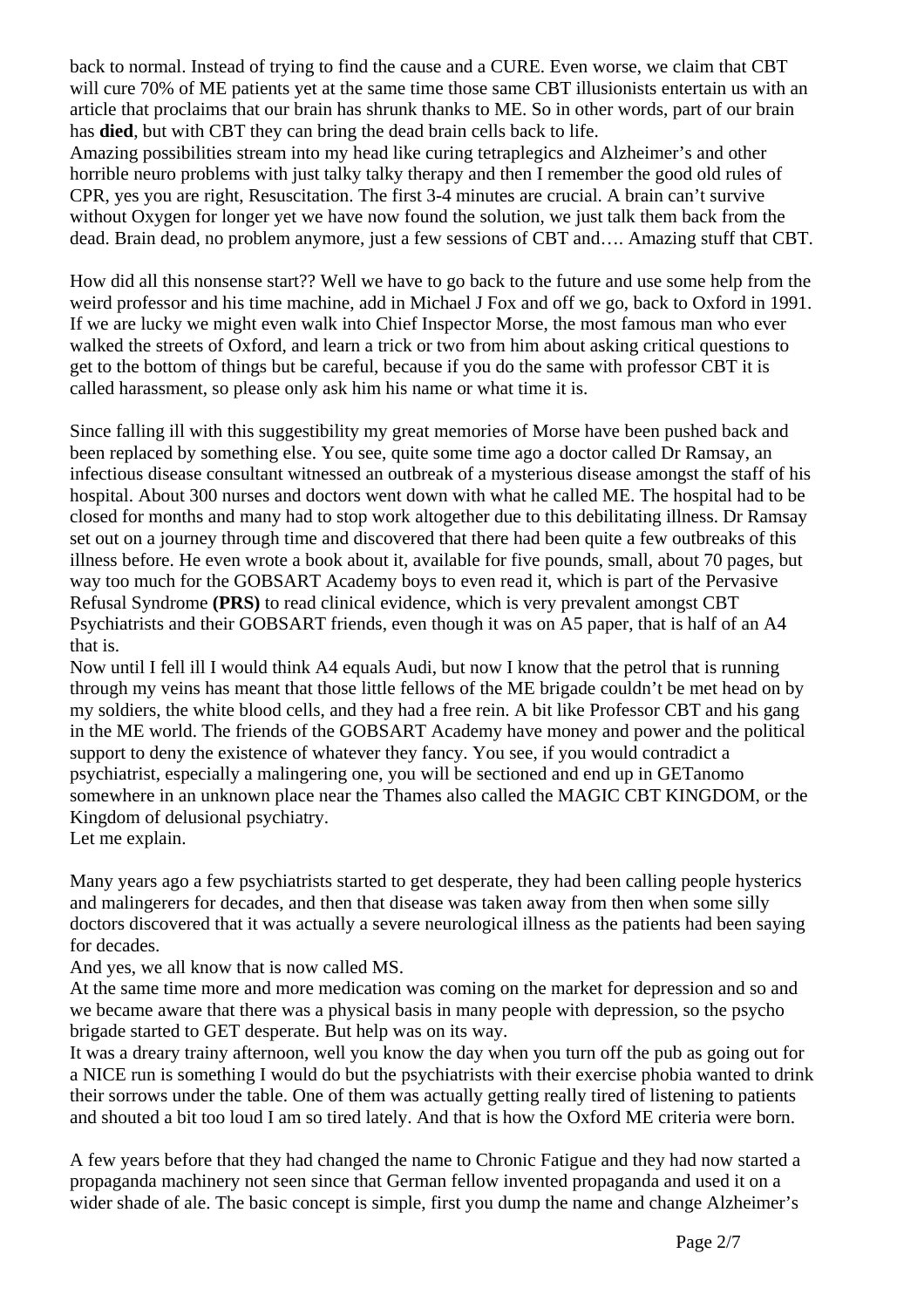into a bin, as it is silly calling a disease after a doctor really, then you call it Chronic Forgetfulness and all of a sudden it sounds a bit like a runny nose or the flu. You start telling people that we all forget things at times and everybody nods and dozes off. You then go to the supermarket, ask people if they have forgotten one of the items they intended to buy, if they say yes you say they have CFS, or Chronic Forgetfulness Syndrome.

And then you start publishing the same article on a daily base in whatever journal is available, even the journal for pregnant red ants or the ones for line dancing snails will do. Any publicity is good you see. You keep on using the name Yuppie Flu, so more people think hey wait a minute, there is nothing wrong with these fellows. The Alzheimer patients but also their carers, though, start to moan and protest but what do they know?

You become advisors for the government and insurance companies who don't want to pay no matter what. And no, this doesn't just apply to ME, I just saw a 39- year old bloke on TV, tetraplegic after a car accident 10 years ago, he was the passenger, and the insurance company still doesn't want to pay for his care, as they have a report from a doctor saying that this bloke doesn't need help. That he is paralysed from the neck down and can't even lift a cup or a spoon, or go to the toilet on his own, and needs help with eating and so, is not the point.

You can always find a doc with PRS who will deny things.....

Now many years ago someone ran into the back of my car, I was stationary so it was clear who was at fault and the lady had insurance with a company that was state of the art and fabtastic. My car was undriveble, so I immediately got a replacement, so I would be able to do my home visits as a GP etc. Really impressive stuff, or should I say it was how you would expect a company to behave???

Now to come back to me, or is it ME, my brain is slowly returning to duty, I can now use the internet to a degree or two, something that was forgotten by the GOBSART Institute of Ignoring Clinical Evidence. But as Stuart Woods wrote in his book the Two Dollar Bill, this is an investigative technique available to a six year old and I realise that six year olds are not allowed to work at the Institute and in the Magic CBT Kingdom they only throw kids in the pool to drown their disease or is it the patient ….

The laptop with a silent modem, which is great as due to hypersensitivity to noise most everyday noises are too much, has really changed ME world. And I have learned the most amazing things about professor CBT and his fans. They haven't got a clue about ME and they hide that behind the most fabtastic ideas, yes that is spelled right. They don't have one explanation, no they have loads simply because they need cluster bombing as knowing what ME is, i.e. the target is, is a no-no in CBT land. First they came up with hysteria, as MS was now a real disease, so the name was available for something else. Some psycho boys even say that malingering, you know you feign an illness without having any symptoms or problems at all and God knows why you would want that, but anyway, they say that malingering means that we know we will fall ill in the future, so we have decided to start now, well before we have any symptoms….or the illness for that matter. Even that Harry Potter boy would not be able to predict when someone would fall ill, let alone what sort of disease he would get.

Apparently there are about 25,000 diseases and we manage to get the one that was lying on the shelves for us. And not even her Rowlingness could not come up with this sort of power for her little hero.

But they didn't stop with malingering, even a conference a few years ago for malingering psychiatrists, or was it about malingering, funny thing that brain foggy stuff, could not stop them from saying it was malingering and hysteria and so they decided to rewrite the WHO book and reclassify ME.

No one was sent to jail or so as this falsifying business was just a bit of hysteria from a psycho boy and no judge would touch one in case they would be sectioned themselves.

So then came the exercise phobia stuff, and I finally realised why after becoming National Champion in one of my sports, I didn't turn out to be the next David Beckham or Turbo Cristiano Ronaldo. My malingering genes got in the way many years before that virus with suggestibility found its way into my system.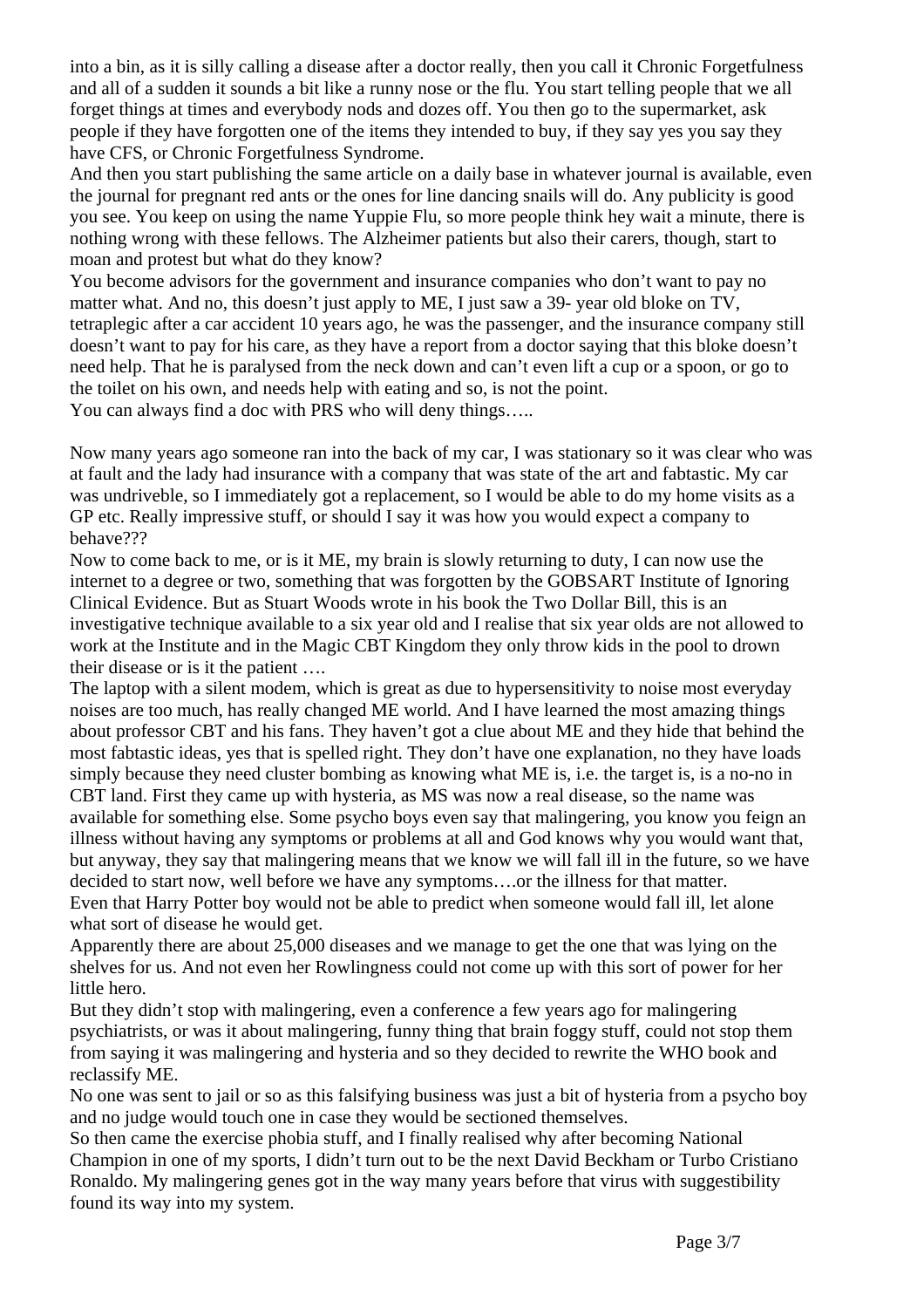And so I started to GET ME, as that was such a brilliant suggestion from an internet site that I just couldn't refuse it.

Now some say it was caused by a virus and when I mailed Mr McAfee and Norton they got really scared and were worried that this ME thing might spread uncontrollable as their blockers couldn't block this crossing between a malingering psychiatrist, a virus and a worm.

And then I discovered the chicken and egg phenomenon.

This was invented by docs who wanted to be farmers but didn't want to get their hands dirty and so. The idea is that I was well, went to see my GP, God knows why you would make an appointment to see him if you are well, and then he suggested having a look at ME and he expected me back in a week with full blown ME. It is that simple would the Clarkman say.

And I must say his BBC Top Gear Therapy is a million times more effective than CBT. How do I know? Because I tried almost everything, including CeeBeeTea. I even laughed silently at curtain things the psycho lady said, and oops, that was wrong. Because they never get the diagnosis or the therapy wrong. If I would get mad every time someone came back to the surgery saying the cream or antibiotic or whatever hadn't worked I wouldn't be able to function as a GP although I was the one and only GP that never got the therapy or diagnosis wrong, I was that good….

Now I tried different forms of CeeBeeTea, I even drank it 3 times a day but the CeeBeeTea was horrible and even less effective than watching grass grow. When I emptied the tea pot in the garden nothing happened there either apart from that it reminded me strongly of Agent Orange when I looked at the plants…. As my bran flakes are slowly coming back, I have since developed the one and only successful CBT, the Cool Blogging Therapy, available from Google, free of charge that is.

Now I am not saying the CBT Brigade is Google, I never said that, but now you mentioned it …. It is the same with my GLT, Graded Laughter Therapy. A lot better than GET without the horrific sideeeffffecttttt that you can turn people into cripples or bedbound for life....

I must say LIFE with this suggestibility virus is not my cup of CeeBeeTea. When I have wlaned to the toilet and back I need more than an hour to recover, do I get up again within that time because nature is calling the pains in my legs go from severe to totally unbelievable, as if someone is pulling my muscles apart and at the same time millions of suicide bombers go off and others are sticking thousands of knives in my legs. But the good thing about the psychiatric cluster bombing is that they have also come up with false illness beliefs, so I know the pain isn't in my legs, I just think it is, which is a tremendous help and so even when they prevent me from sleeping and wake me up when I do manage to finally fall asleep and so….if I was still a child this would have all been my parents fault, or I must say my mother's, as apparently if it was my father's fault, I would have ADHD and not ME, well at least according to a paediatrician who was just as well informed and able to diagnose ME as her CBT friends.

The funny thing is, if I was malingering I would be feigning and I would not have any symptoms at all, if it was false illness beliefs, i.e., I think it is physical but it is not, it is all in the mind, than I would have symptoms, and by definition it can't be there but at the same time it is not there, so there you have the psychiatric tombola and welcome to delusional psychiatry. No one however will object as everybody has by now fallen asleep and is nodding at the right times, as that is what professor CBT wants….

The other great thing about CBT is, it is now advertised for diabetes and heart disease, or so the GOBSART fellows want us to believe. Diabetics don't need insulin anymore, you just talk the Islands of Langerhans back to normal and I must say the more I learn about CeeBeeTea the more fabtastico it becomes…. And I also understand now why it works so well for diabetes, as the psycho brigade used to say that diabetes was caused by repressed sexual frustration, or words to that effect ….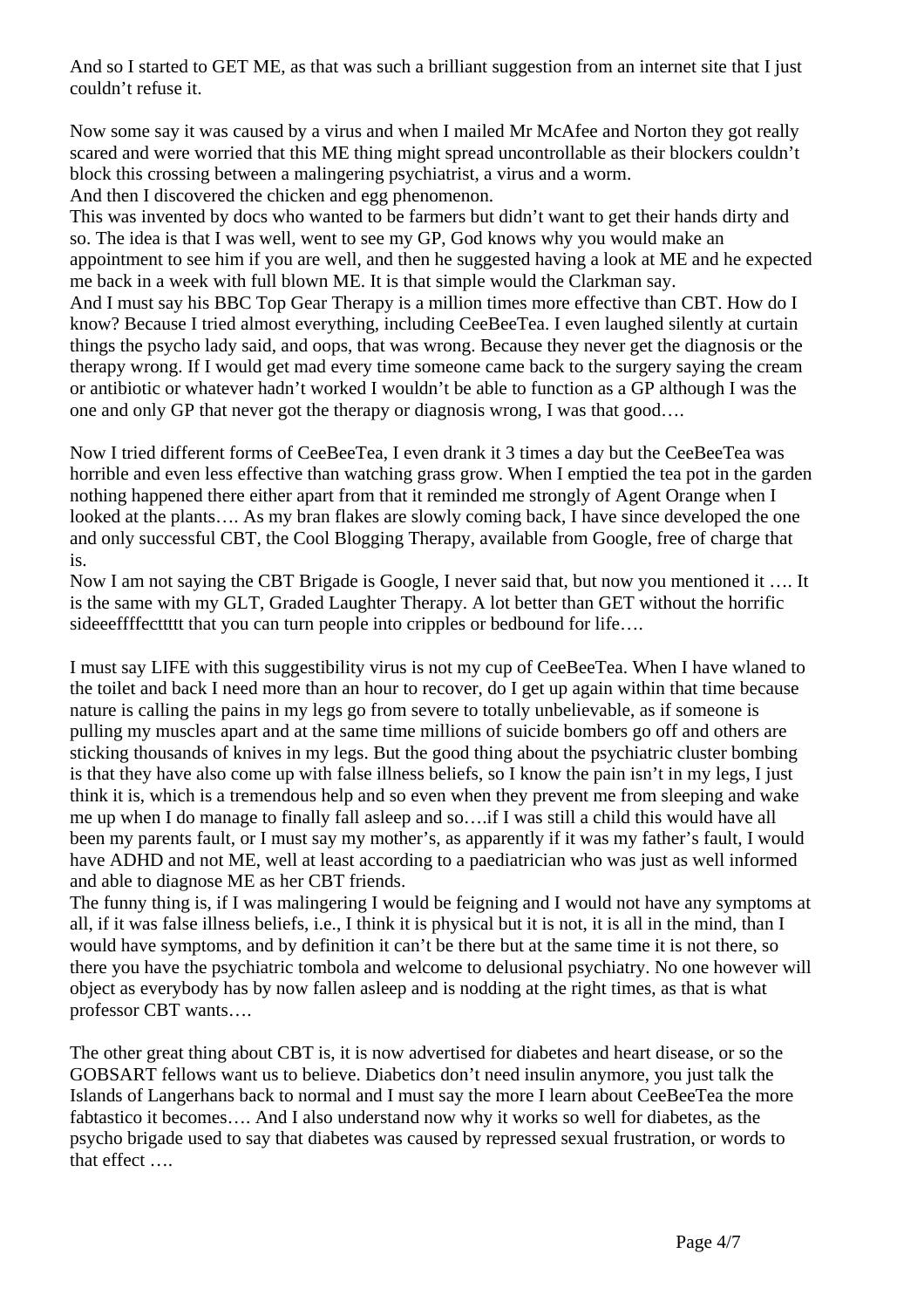Now when the CBT fanaticos talk about false illness beliefs, do they actually talk about themselves and what they know about ME?? It was just a thought that suddenly popped up and my pop up blocker didn't block it, really strange… It is a bit like the secondary gains the CBT people say we are after, you know, getting benefits and so. Sounds really good and everybody thinks yeah that must be it. Until you ask how much these benefits actually are.

Incapacity Benefit is about 80 pounds a week. If you get the low rate it is even less. Now a teacher with a few years experience earns 26,000 pounds a year, so 500 a week. Or a doctor, manager etc might earn 52,000 pounds a year; yes that is 1,000 pounds a week. And I fully agree, my teacher at school taught me as well that 80 was a lot more than 500 or 1,000. So now we not only know they can't diagnose ME or use the internet, we also know they failed their maths.

The other thing is, if there are secondary gains by definition there should be primary ones as well and what on earth are those?? If you have any idea please let me know because after losing my independence, having many horrible symptoms, being bedbound now for a number of years and basically having a prison sentence in solitary confinement, I have absolutely no clue what these could be, but maybe the psycho boys know it all….

Now as I mentioned earlier I am the editor and founder of the NICEGUIDELINES BLOG, an evidence based Blog about ME. And I have done some research the CBT way. You see, I have received many emails from people with ME. So the conclusion must be that if you can email you have ME. It is that simple.

I have also started to proclaim that I am the big expert on cardiac surgery; I mean if a psycho boy can be the expert on a neurological illness, why can't a GP who knows as much about cardiac surgery as the CBT people about ME, not be the world renowned expert on the different forms of cardiac surgery. You see, it is not important anymore if a disease is physical or mental as body and soul are one and looking for a cure or a cause is obsolete and old fashioned in psycho brains that don't use the thinking part of their brain other than for themselves as apparently that was in their Hippocritic oath.

I have proposed that from now on we use CBT for acute appendicitis so the surgeons don't have to GET up in the middle of the night anymore to remove a horribly inflamed appendix. We just ask professor CBT to talk the appendix out of the tummy or bore it to death for that matter. And when you go and see your gynaecologist he will do a smear and at the same time give you a new hip, as that is close to the matter anyway, even if you are a bloke.

If you, by the way, think that only people with ME have a problem with their doctors, you are very wrong indeed. A recent study in the BJGP, the British Journal for GP's, has shown that it takes on average FIVE years with many tests etc, before the average person with Celiac disease goes from a malingerer to a patient with a disease.

FIVE years. Amazing. And that in a time where we CLAIM that we KNOW it All. Even more so if you know that for this bowel disease there is ACTUALLY a diagnostic BLOOD test.

And if you still think that ME is just attention seeking malingering mixed with suggestibility, exercise phobia and anything else the psycho ramblers can come up with then just remember that you or your loved ones might get it just like ME. And then you will find out what a delightful business, uhum, this is and how much utter nonsense is coming from the Magic CBT Kingdom of delusional psychiatry and the GOBSART Institute of Ignoring Clinical Evidence. Hopefully you don't end up lying down 24/7 because then you will understand that we like this so much that we don't want to shed our malingering and have a normal life, go to work and get compliments from patients we have helped, go out for a run or enjoy a NICE car and be independent, because who in his right frame of mind would want that???

Now I wanted to finish here, but then the Society of Medicine interfered by organising a conference at the end of April about CFS, or ME, but that name is forbidden by their CBT friends. But to ME it seemed more like the conference of delusional psychiatry or delusionism.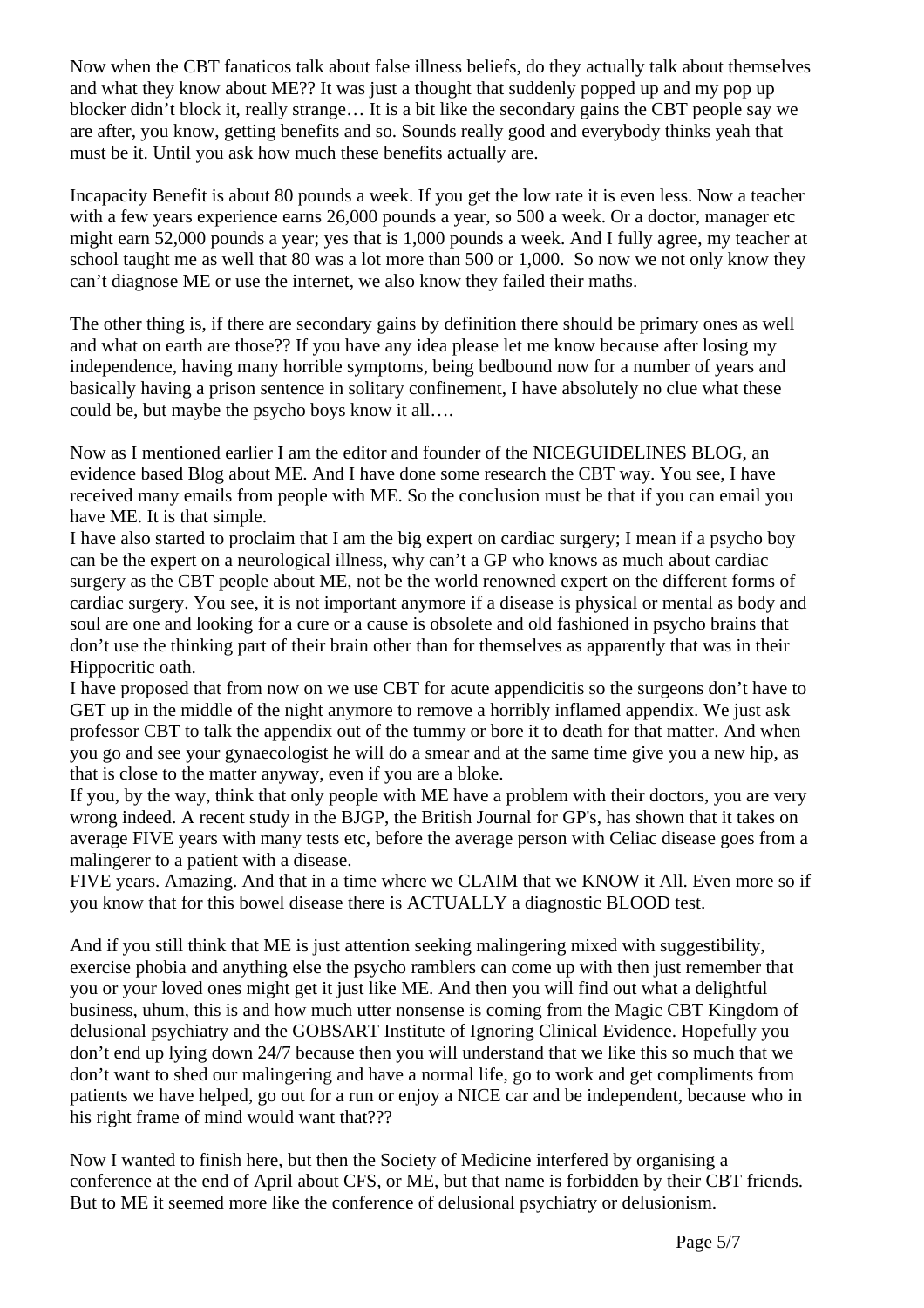Now as you know ME is a neurological illness as defined by the WHO, and the society is for physicians or so I thought, so let me help you out a bit and run through the list of famous know it alls about ME who will be there. Here's the line-up of speakers:

Professor CBT will be talking about I don't know what CFS and ME are.

Professor CBT the 2nd, on what causes malingering and so in psychiatrists....

Professor CBT the 3rd on why collusional delusionism affects psychiatrists when they talk about neurological disorders at a conference at the Society of Physicians.

Then there is the approach of denying it all, another one will talk about the highlights in the hair of NICE people, recently acquired to enlighten their friends at the College, then there is the psychiatric approach on how to deny illnesses, there is another CBT professor talking about using CBT and GET to GET someone at the conference the next time who actually knows what ME is, maybe Dr Carruthers or so, yes you are right, that doctor from the Canadian Guidelines who is obviously not there this year as he knows too much about ME and that would be counterproductive. And then another doctor will talk about what medication is best ….to cure delusional psychiatrists....

Oh, and what did Dr Enlander, the New York physician, say in his email to the physicians, no he is not one of the speakers, again, he seems to know a thing or two about ME and that means they don't want him at the psychiatric convention hosted by the Society of Physicians. Now he said it would be as logical to have a list of psychiatrists dominate the up and coming conference on breast cancer, heart failure and other physical illnesses as it would be here at an ME conference or words to that effect. But I agree, that is just a minute detail and wasn't in the interest of the GOBSART fellows and their CBT friends who try to dominate the world by telling porkpies about ME. And yes, they tell me they are doctors as well ….

But please keep on believing those porkypies until you or your loved ones GET ME as well, and then suddenly you realise what a whole lot of hot backed steam fried air has been coming from the Magic CBT Kingdom for years and years. The articles from professor CBT are either peer reviewed by his friends, or by himself, or by an editor who has fallen asleep or was at the golf course, even simply making sure that the conclusions in the abstract are supported and not contradicted by the figures in the article itself is too much, let alone getting the diagnosis of ME right, again, a minute detail…. but hey, who would want to risk going to GETanomo… But it is not really surprising if you think about it as psychiatry is not a real science actually. It is all about how one person, also called a psychiatrist, perceives what another person tells him. And that varies in time and place.

Just look at homosexuality, some whisper that Freud was one himself, and that is why he was so against it, and until recently that was actually in the psychiatric manual of who should be called crazy and who would be passed as sane...

Now the most amazing thing if you talk about this subject is an American Republican lady called SALLY KERN who was so fond of them that she said that the world would be destroyed, or words to that effect, by homosexuals.

And then she discovered that her own son is a homosexual...

Now the only way forward for ME is a similar sort of thing, i.e. someone close to a CBT delusionist GETting ME as well.

Part of ME hopes that will never happen, as I know what a delightful business this is, but on the other hand if you know how much money from, for example, the MRC is being wasted on CBT and other silliness, and that there is a moratorium on proper ME research to find the cause and a cure then you might think again. And please remember, that "Medical science of today is just a statistical science and not true hard science", as someone wrote in a BMJ rapid response about something else, and without people who want to GET to the bottom of things, the way engineers think, we would never GET anywhere, but I agree, that is the whole point of the delusional way of thinking about ME.

As regards to the docs aka farmers, who like chickens but don't know the difference between a chicken and an egg, I would suggest going to a farm and having a look, it is that simple...